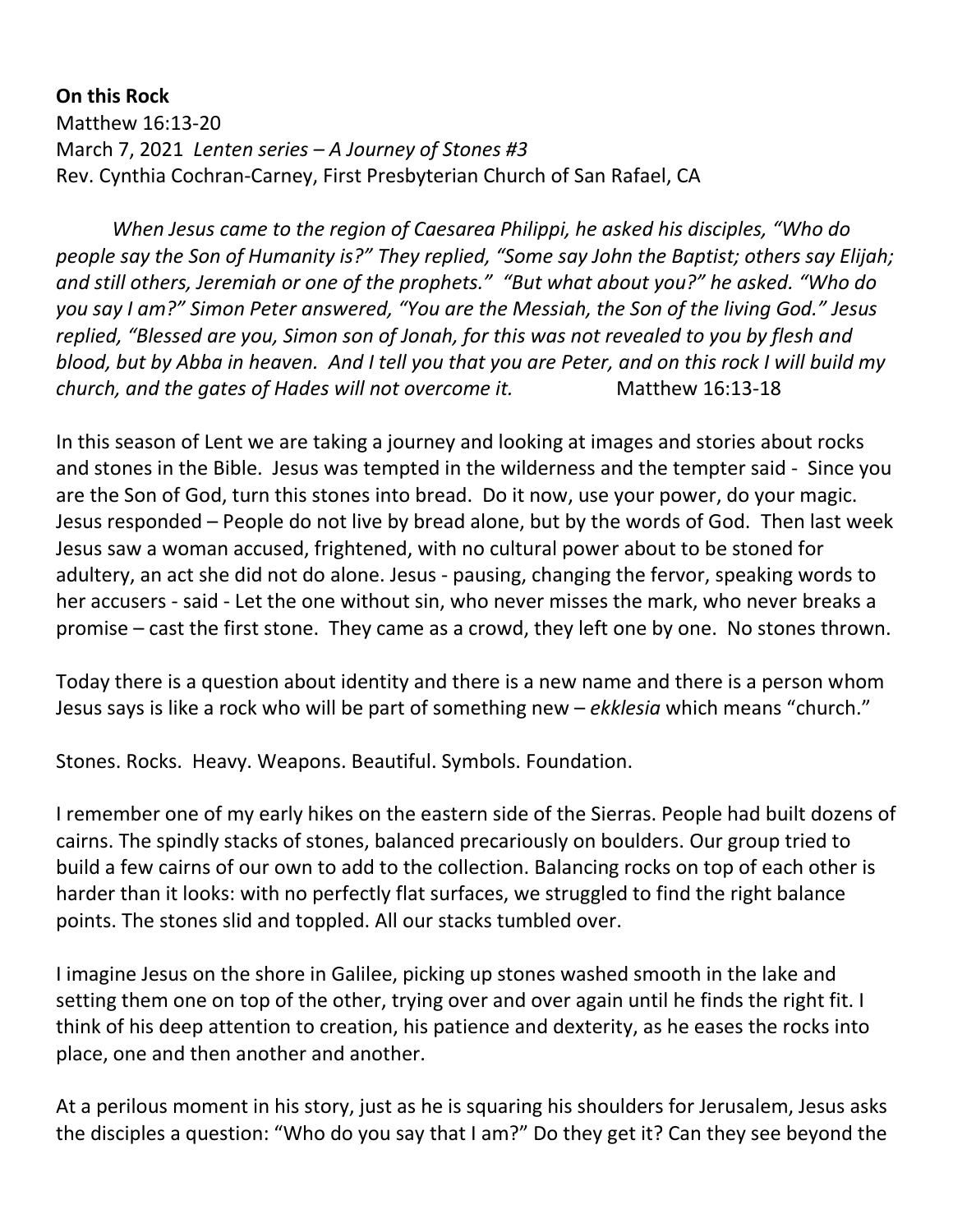rumors in the crowds? Have the stones of his ministry begun to stack together in their minds, pointing them toward the anointed one?

One commentator said the verb tense in this question means Jesus and his disciples are having on-going conversations. That this is not a pop quiz. "Who do people say I am? As you enter into these conversations with people, what are you saying?"

It is Simon says, Here is what I have been saying. You are the Messiah, the Son of the living God." Jesus nods. "Blessed are you, Simon, son of Jonah,". In this moment Simon has been the one to put the pieces together. It is such a profound moment that it calls for a re-naming.

"You're Rocky!" Jesus says, giving Simon the nickname he'll keep forever, "and on this rock I will build my church." *Petra* is Greek word for "rock." Change your name, change how you see yourself. Peter was not always a solid rock. Sometimes a stumbling block.

Jesus was a carpenter, so he knew about building. In the Sermon on the Mount, he was clear that structures should be founded on solid rock, not loose sand. But Peter was no bedrock. He was more like the stones in the mountains —a little too lumpy, a little too rough, to balance anything without the whole stack tumbling over.

Yet Jesus used a rather uneven stone to start his stack - Peter - and he builds a community of God's kin-dom here and now with rough stones like you and me. Centuries have proven just how unwieldy the living stones of the church can be. We're pointy in all the wrong places. We wobble and shake. And yet, thankfully, God is practiced and patient. With grace, Christ finds our balance points. The unseen mortar between the stones is Spirit.

Our church, FPCSR, has not been meeting in our brick and mortar and wooden building for nearly 12 months because of the pandemic. We have been on a very challenging journey and have wondered about what it means to be the church when we cannot gather in person. As we begin to carefully discern our next steps, it is good to think about what we have learned.

- + There is a love of friendships rooted in Divine love that has sustained us as community
- + We found new and familiar ways to connect Zoom, email, phone calls, texts, cards
- + We support our neighbors and listen for what is needed for wellbeing, food, housing, shelter
- + We ask deep questions about our spiritual lives our inner lives in our solitude In prayer, reading, reflecting, being attentive, being awake
- + We are wrestling with the challenging realities of racism and white privilege & finding ways to stand up for racial justice because each person is beloved
- + We are reading poems by Wendell Berry and paying attention to the small beauty in each day and taking action to protect the environment and addressing climate change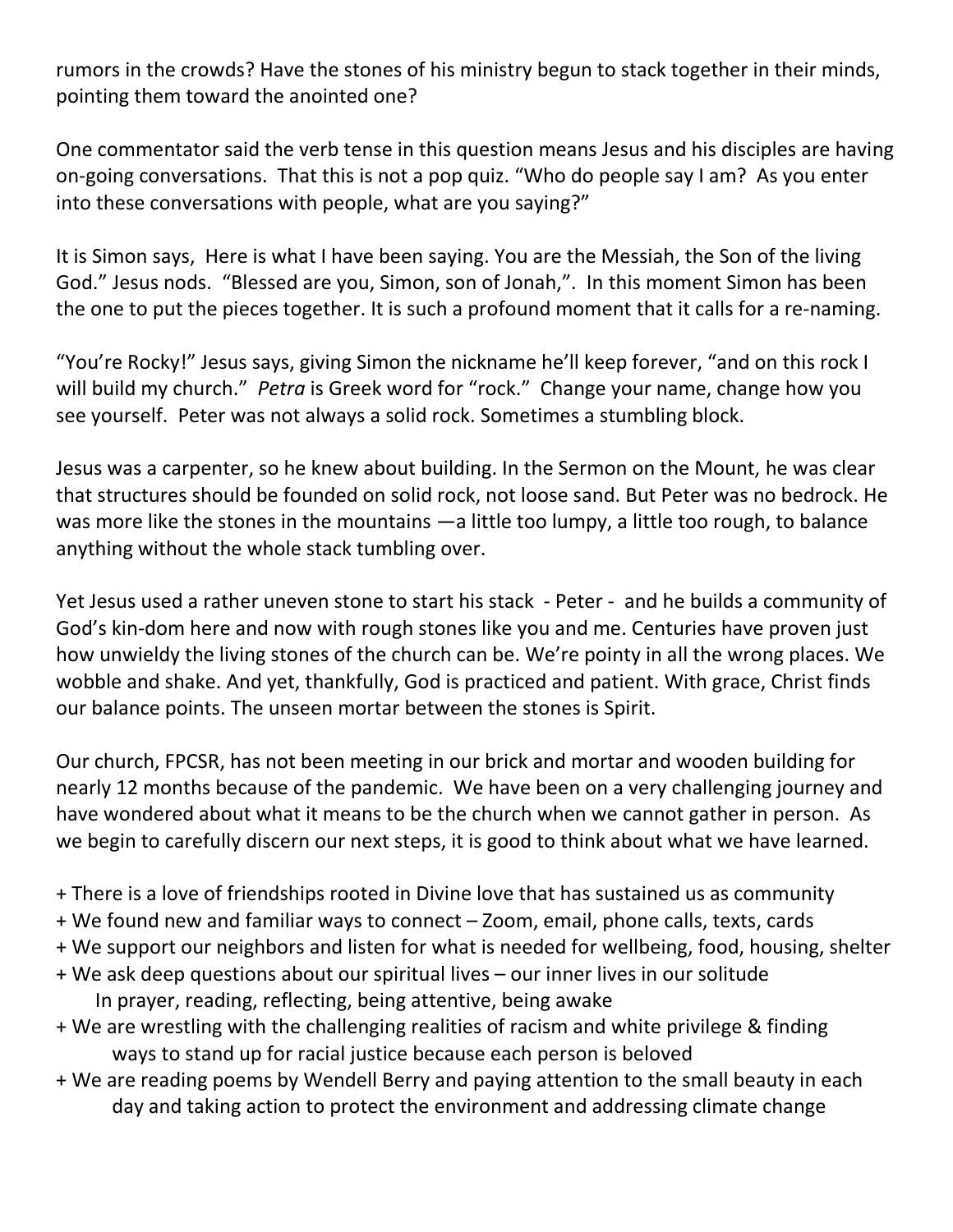This past year has been a time of deep conversations on Sundays and Wednesdays. Sharing our questions about the Divine, about Jesus, about spiritual lives. **Who do you say that I am?** For some I sense this has been a season of movements of the Spirit – heart and head, body and soul – what is the Divine inviting us to see, to hold, to let go of, to receive.

Over the course of our lives, we probably encountered Jesus in the lofty doctrines of the church, in the grandeur of a stained glass window, or in a piece of classic art with a halo hovering over his head.

Following the ways of Jesus frames our spiritual lives in a different way. We look at the biblical stories of the first followers of Jesus like Peter who met him first of all as a human being. In their relationship with him there was wonder, there was awe, there was more than they could explain with the usual answers. Where did he get this extraordinary authority to speak with such boldness and conviction, words which were such a breath of fresh air? How was it that his prayer, his touch could bring healing to people who had no hope? How could he demonstrate a kind of compassion that could provide a community of acceptance for all kinds of people, so many of whom were excluded at all other places in that society?

Over these past 12 months we have read and discussed some new and some familiar books that have challenged us to re-think some of our theology about Jesus and help us articulate and live into a deeper experience of the presence of the God, Divine Love.

Who do you say that I am?

After reading John Phillip Newell's book and exploring Celtic Christianity maybe we would answer Jesus…

- ~ You are a deep expression and incarnation of Divine Love
- ~ You are have come to reawaken us to our true nature. You are our epiphany.
- ~ You have come to show us the face of God and to show us our face.
- ~ You are the true face of the human soul. You are the truly natural one.
- ~ You are the one to remind us and help us remember that what is deepest in us is sacred. You remind us that what is in the very heart of our being is of God.

Many in our congregation find the books and writings of Richard Rohr profound. How would we answer the question in light of Rohr's teachings?

- $\sim$  Jesus, you are the union of human and divine in space and time. You show us that Christ is the eternal union of matter and Spirit from the beginning of time.
- ~ You are the visible map.
- ~ Cosmic and Universal Christ is a reality. We are your living body, which includes us and includes all of creation since the beginning of time.

"Who do you say that I am?"